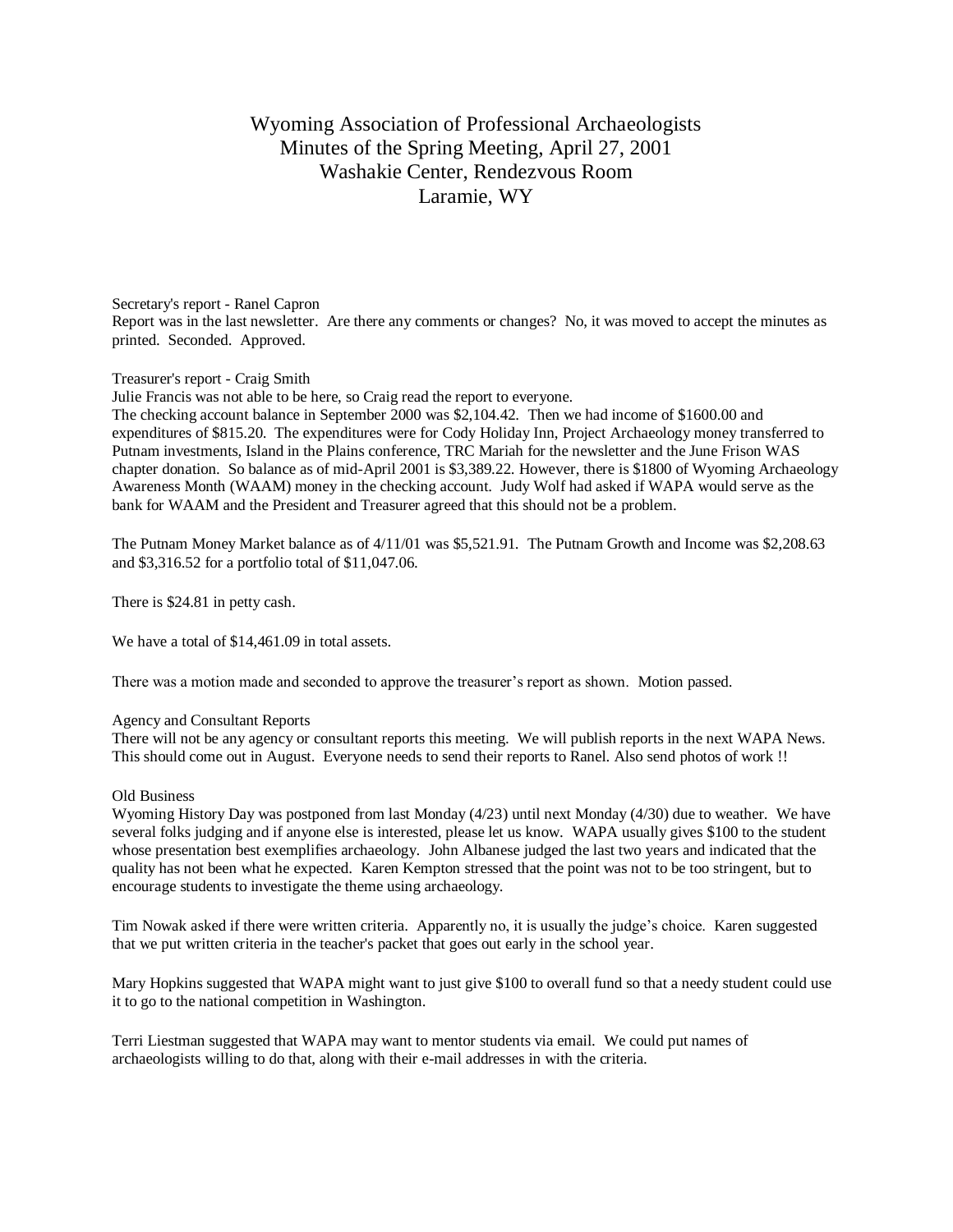Dave McKee suggested that if there aren't any papers on archaeology, we would just put the \$100 into the general fund of History Day. He modified his suggestion into a motion which was seconded and voted on. Majority voted yes. A check was written to give to Victoria at the History Day competition next Monday.

It was suggested that a committee be placed in charge of developing criteria. Karen will find what she put together before and run it by the Executive Committee.

### Wyoming Archaeology Awareness Month -- Judy Wolf

Judy announced that the new poster should be out mid-June. It is a 1903 photo of Devils Tower by Stimson. There will also be a brochure/pamphlet on the Tower like there was of Obsidian Cliff.

Our Obsidian Cliff poster won 1st place at the Society for American Archaeology conference in April. We have a new T-shirt design, bear on black shirt. Please support us by buying T-shirts!

WAAM Committee needs to meet after the Binford lecture to discuss who should be the keynote speaker and where the lecture should be.

WAPA members are encouraged to attend and participate with us in the Game & Fish Expo to be held September 7-9, 2001; at the Casper Events Center. Please call Judy Wolf or Ranel Capron if you can help out. Several folks have already volunteered their time to assist and this is much appreciated.

Digital Photo Standards -- Mary Hopkins

Mary passed out some handouts. If there aren't enough, please stop by WYCRO and pick up a copy. She introduced Sam Trautman who is in charge of the Web trails project. He indicated that digital cameras are still a huge moving target changing every day. He has information about how to pick a camera with some websites to check out.

National Archives has a standard for scanned documents.

Sam said that if you are thinking about buying a digital camera, look for mega-pixel resolution (the higher the better). Also look at zoom capabilities of the camera (more powerful is better). Also consider what you will be downloading the pictures to -- is it a small printer or what? You will need software to print off photos. There is a website where you can fill out info on how much you want to spend, what you are looking for, etc. and the site will recommend a list of cameras for you to look at. He doesn't have any suggestions as to which camera is better and suggested going with the brand you have had good luck with in the past.

Question raised on what is a minimum mega-pixel resolution ? It has to be 1 million x 1 million or it won't be called a mega-pixel camera. The specs of the camera will also tell you. Mary's handout goes into resolution.

What is the quality difference between a standard 35mm film vs digital images ? Right now film has a better resolution than digital, so it is still best.

Question raised on what should we be requiring ? The BLM stipulations, as well as most states, still require an original photo. Some still require a black and white photo. Mary asked, what do people want for regular field inventory ? We should continue to require black and white photos for excavations. But for surveys, the photos are rarely used to find the site again. She said that she realized that there is a problem getting black and white processing done easily.

Craig Smith asked if it was possible to get archival quality from a regular printer vs color printer. This will vary on the resolution of the camera. If you have a good photo printer, it should do a good job. Also it depends on what type of paper and ink are used to determine how long the photo will last or be archival quality.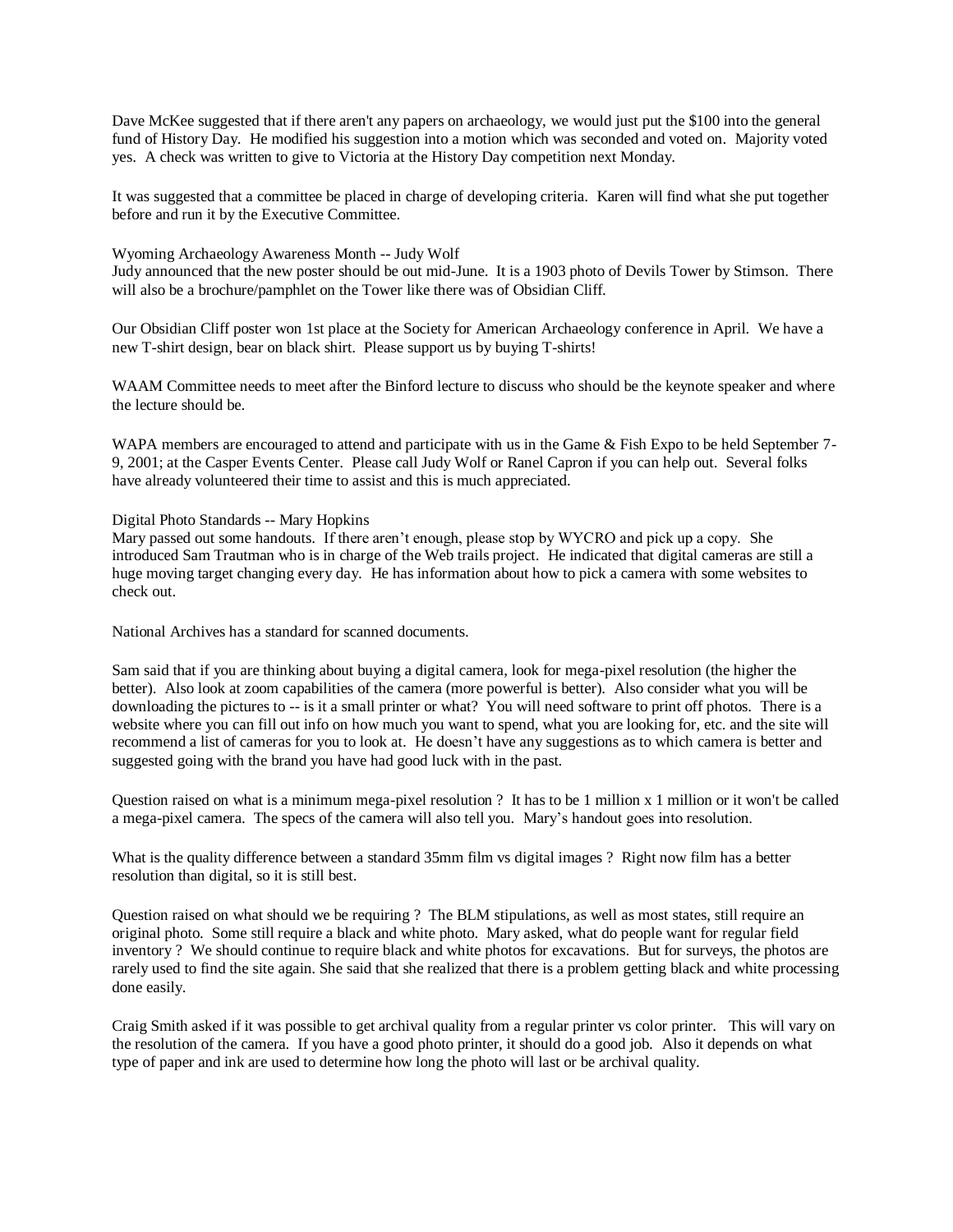What is the life of a color photograph ? It degrades in 5 years due to exposure to light and elements. So black and white are always best. If you are archiving your digital photos, you will always be able to reproduce the photo. And as technology changes, we will continue to have to move our images over to the new format.

Believe that for Class III inventory, if you get good resolution digital and an original color copy, that will be sufficient for what we need. For mitigation, we will go back to black and white.

### Other comments:

Tom Larson asked why we would use black and white on excavations and Mary said that it was the most stable and lasted the longest, which is what you want your records to do for those types of projects.

Tom believes that color photography is also there. There is an advantage to having color profile shots rather than going back to black and white.

Jana Pastor -- For Class III inventory reports it should be ok for digital, backed up by original color print.

Question -- What's the purpose of having a digital camera then. Crew chiefs don't carry 2 cameras. Many consultants have invested in digital cameras and don't want to mix - having color 35mms and digitals.

Small towns have a problem getting color film processed. Digital is much easier to process and put in a report right away.

Dave Reiss -- We should use common sense on Class III's. If a site or feature is really unusual, then take a color photo, otherwise take a digital photo. Digital photos can be manipulated to add dates, etc. and that is handy. There are real advantages to digital.

Bill Current -- I like the fact that you can get digital fast, but I hate the quality. My preference is still 35mm, but expediency of digital is good. It is a double-edged sword. And I do use photos to find sites.

Question to Mary -- Are you receiving digital photos on CD? No and she doesn't want to handle the photos that way. She wants it via the Internet and wants to set up an FTP folder for the photos. This also makes them available to others. But she doesn't know what kind of drive space this will take. Will need to investigate whether we can compress them, etc.

Sam Trautman – We will be experimenting this summer to document section corners with a digital camera tied to GPS that prints the lat/long right on the photo. Will report back to the group about cost, etc.

We need to come to some conclusion on this issue so that we can make recommendations to federal agencies. Mary will take a stab at writing something up and e-mail it out to everyone.

Question about size and quality of digital photos. Sam said that 1million mega-pixel will provide a good 3x5 and 2 million will give good 8x10. Good thing is that quality is only going up and prices are coming down.

Tim Nowak -- would like to see digital data on CDS not on a system that can crash. Mary – But CDS have a varying shelf-life. Also you should know that NARA (National Assoc of Records Admin.) has no digital standards. Basically microfilm is still the standard and this is true for State Archives also.

North American Archaeologist -- Ranel handed around information about subscribing to the North American Archaeologist.

New Business

Membership -- Executive Committee reviewed resumes for the following people: Wendy Stokes, Sarah Farley,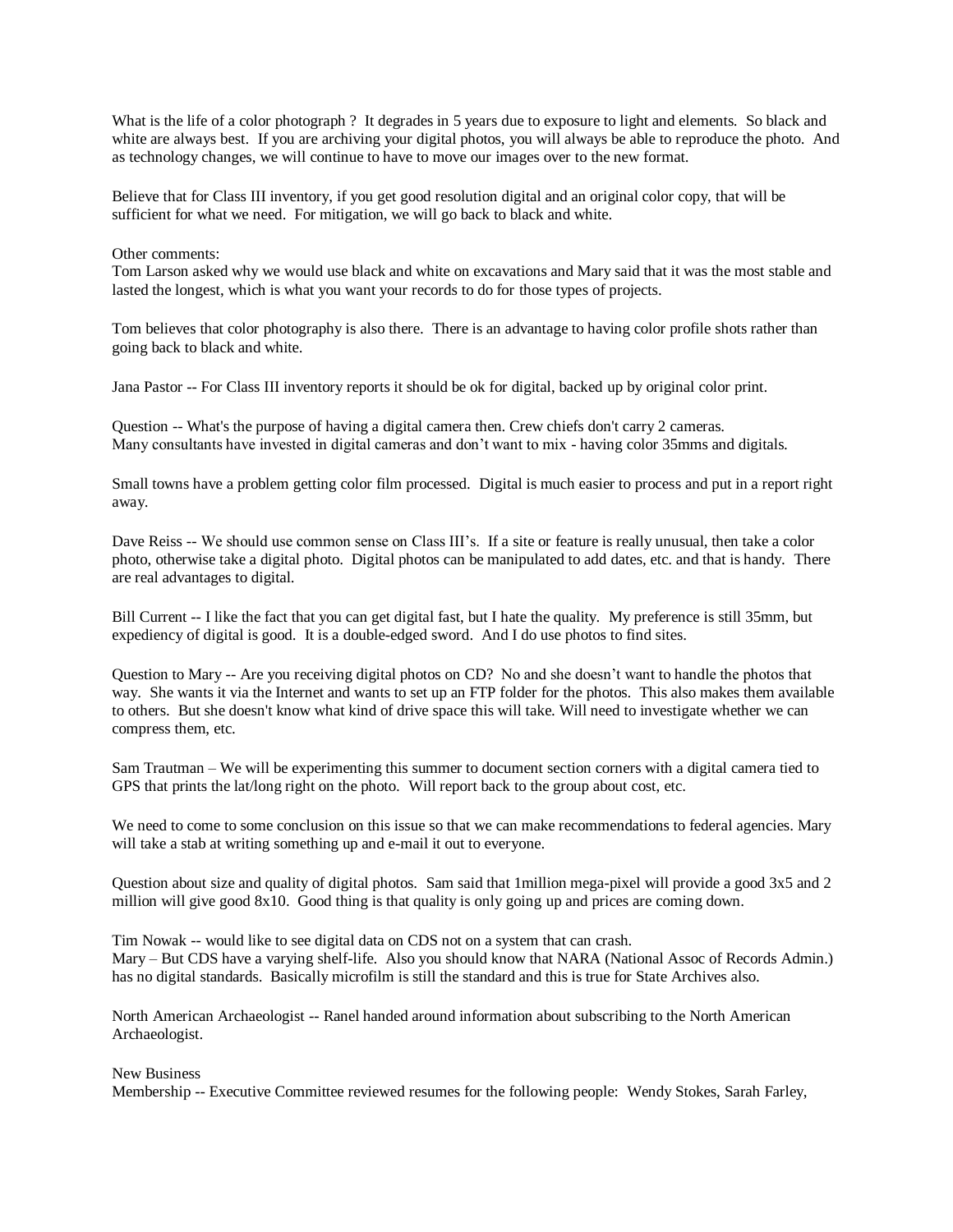Aaron Fergusson, Christina Kelly, Clint Helton, Matthew Seddon, Dewey Baars. A motion was made to accept them as members into WAPA, seconded and unanimous yes vote.

Election Nominations President -- Bill Current VP -- Sandy Meyers Members at Large -- Judy Wolf, Dave McKee Secretary -- Ranel Capron Treasurer -- Tom Larson A motion was made to close the nominations; seconded, approved. The membership will receive a ballot in August with these names, as well as write-in space. Results should be sent in to the President of WAPA or brought to the next WAPA meeting.

SAA President WAPA congratulates Bob Kelly on becoming SAA President. A letter to this effect will be sent to him.

## Site Form Discussion – Judy Wolf

This past week we had our annual protocol meeting with the BLM and discussed the new site form. We discussed whether or not to resurrect the short form and call it the EZ form. Suggested use for a site of 10 flakes or less on bedrock with no associated features. Please let Judy know if you have any comments about this. There would be restrictions placed on the use of an EZ form. It would not just be for use on seismic, but only for sites that are not eligible. Another possible use would be to note locations of new sites that you can't stop and fully record because you are on the way to another project, site, etc.

Sandy expressed concern that we were not changing the site definition? Judy answered no.

Mary -- we are also working on the automated form. We will not have 2 databases, one for short forms and one for long forms.

Tom Larson -- Wants to keep one consolidated form and just don't use those parts of the long form that you don't need.

Mary -- Yes, that is what we are talking about and the long form will also be streamlined.

Jana -- Something that would really help those contractors who follow-up the seismic surveys would be to have sites GPS'ed. Often we can't find the sites again. If we require GPS handheld units and get a reading, then we could really know where we are.

Judy -- Hope that will be a part of the BLM handbook.

Bill Current -- thinks people use the stakes too much. What happens when they get moved?

### Wyoming Archaeologist

Mark Miller asked that people send in papers to the Wyoming Archaeologist, in care of Danny Walker. The WAS Meeting is next weekend. There will be a Friday night get together, arranged by Marcel Kornfeld. The business meeting will be Saturday morning and student papers will begin mid-morning. There is a banquet on Saturday evening with Payson Sheets speaking on remote sending. A field trip will be held on Sunday to the Territorial Prison.

### WAPA Field Trip

Our field trip tomorrow will go to the Willow Springs buffalo kill site, then on to Sherman and Ames Monument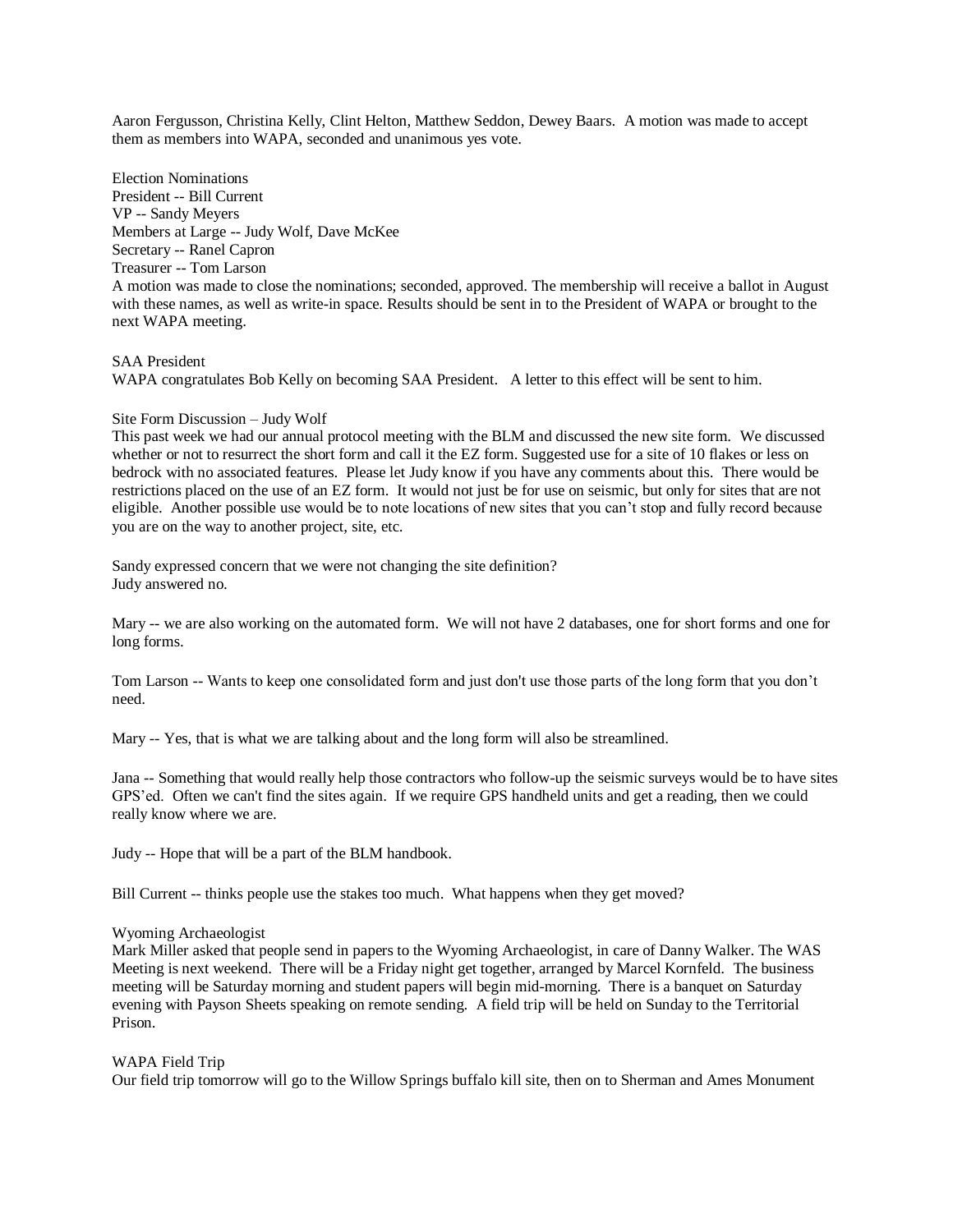and ending up at the Pole Mountain military grounds. Meet at 9:00 a.m. in the parking lot in front of the Anthropology Building. Bring your lunch and water.

A show of hands was asked for to see how many were going to go.....10 people.

Members mentioned that the think the field trip is great idea.

### Additional discussions

Would like to see a more concerted effort for State and Agencies to talk with the consultants. Seems like sometimes information is processed and decisions are made that consultants don't know about. There are big differences in the way BLM handles things in the different field offices. It would be helpful for consultants to hear someone say "this is the way we handle the Overland Trail in our RA." But is WAPA the place to have these discussions ?

The newsletter has evolved and there's usually lots of info about what we are doing. That is good, rather than the agency reports taking up all the space. If we could take back useful information for our jobs, then many would feel more inclined to come.

Suggestion was made to have a permittee meeting after the BLM/SHPO meeting. Or could put this stuff on the website.

Tom Larson -- would like to see handouts that people can take back and read.

Terri Liestman – some of that information is topical -- and the timing of our meetings are off.

Mary -- a list serve would be a good idea. But people have to behave. She will check on it. Craig Smith -- Would it be for WAPA members only ??

Next Meeting Fall WAPA meeting -- Sept 14-15 in Sheridan.

Meeting adjourned.

# WYOMING HISTORY DAY

Criteria of Eligibility for Wyoming Association of Professional Archaeologists (WAPA) Special Award at Wyoming History Day

History and archaeology are closely allied fields of study. Archaeology is the study of past historic and prehistoric people and their culture. Archaeologists analyze the physical remains of past human activities, called artifacts, and the locations where humans lived, called archaeological sites. Prehistoric archaeology focuses on people who existed before there were written records of their culture, and interprets the lives of these early people through the study of their tools, their food remains, and remnants of their dwellings. Historical archaeology studies the material evidence of a society that has a written documentary record, and uses those historic records to more fully interpret archaeological remains. Archaeology should not be confused with the field of paleontology, which is the scientific study of fossil plants and animals that existed millions of years before humans. Archaeologists don't do dinosaurs!

In order to qualify for the special archaeology awards sponsored by WAPA, a History Day entry must present a subject that incorporates information gathered through archaeological study or consist of a subject that deals with archaeological theories or methods. An example of a subject incorporating archaeological information would be the